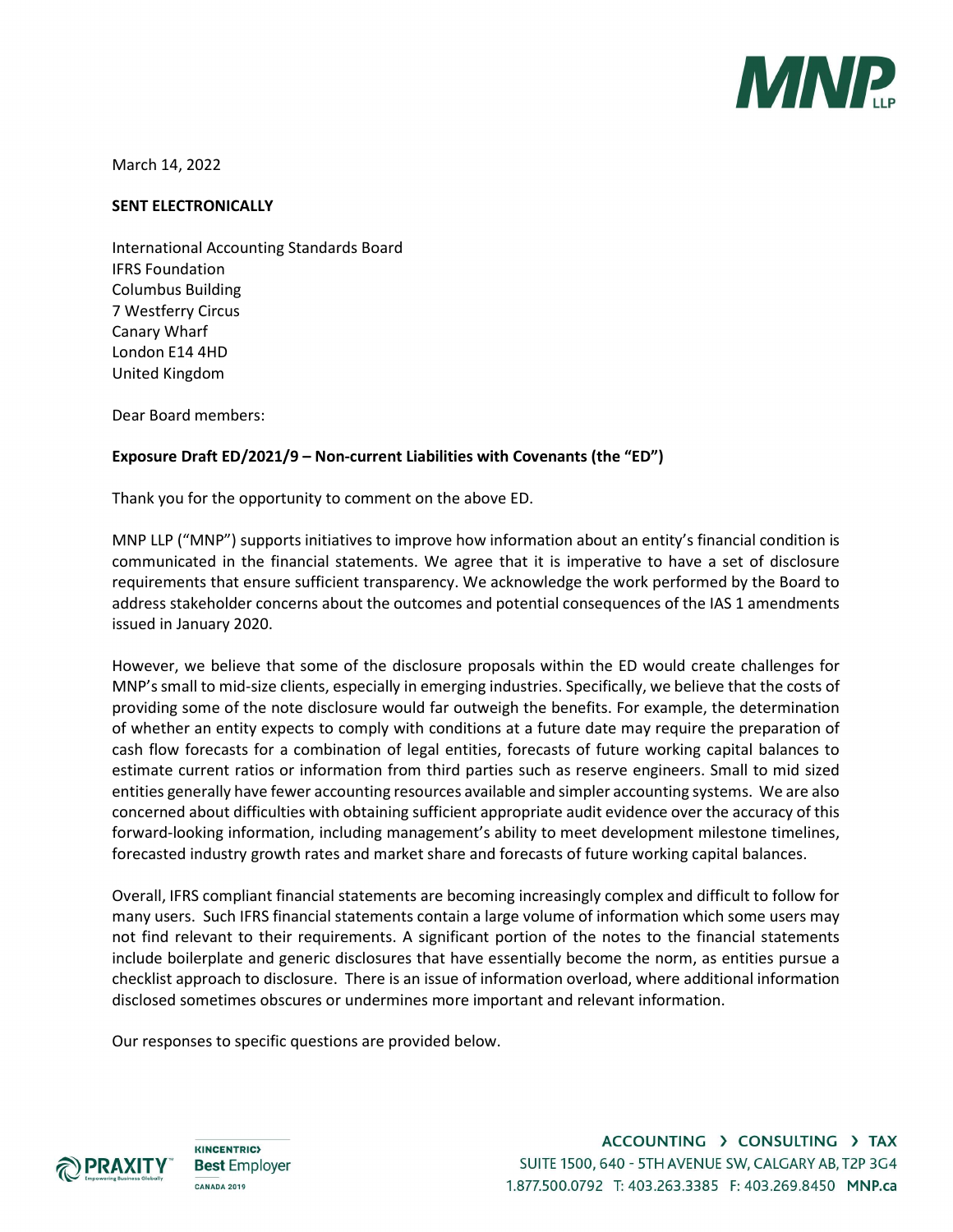#### Question 1—Classification and disclosure (paragraphs 72B and 76ZA(b))

The Board proposes to require that, for the purposes of applying paragraph 69(d) of IAS 1, specified conditions with which an entity must comply within twelve months after the reporting period have no effect on whether an entity has, at the end of the reporting period, a right to defer settlement of a liability for at least twelve months after the reporting period. Such conditions would therefore have no effect on the classification of a liability as current or non-current. Instead, when an entity classifies a liability subject to such conditions as non-current, it would be required to disclose information in the notes that enables users of financial statements to assess the risk that the liability could become repayable within twelve months, including:

- (a) the conditions (including, for example, their nature and the date on which the entity must comply with them);
- (b) whether the entity would have complied with the conditions based on its circumstances at the end of the reporting period; and
- (c) whether and how the entity expects to comply with the conditions after the end of the reporting period.

Paragraphs BC15–BC17 and BC23–BC26 of the Basis for Conclusions explain the Board's rationale for this proposal.

# Do you agree with this proposal? Why or why not? If you disagree with the proposal, please explain what you suggest instead and why.

We agree with the proposal whereby conditions with which an entity must comply within twelve months after the reporting period would have no effect on the classification of a liability as current or non-current. We also support the proposal to require disclosure of the conditions with which an entity must comply.

We do not agree with the proposal to require entities to disclose in their financial statements whether and how the entity expects to comply with the conditions after the end of the reporting period. We are concerned about practical issues of making a determination of whether and how the entity expects to comply with the conditions after the end of the reporting period.

We believe that it would involve significant time and effort for small to mid sized entities to comply with this disclosure requirement. For example, the determination of whether an entity expects to comply with conditions at a future date may require the preparation of cash flow forecasts for a combination of legal entities, forecasts of future working capital balances to estimate current ratios or information from third parties such as reserve engineers. This information would have to be prepared solely for purposes of this note disclosure. Small to mid sized entities generally have fewer accounting resources available and simpler accounting systems. We believe that the costs of providing this disclosure would far outweigh the benefits. We also believe that this proposal could result in boilerplate or misleading disclosure which would be of limited value to stakeholders.

Disclosure about whether and how the entity expects to comply with the conditions after the end of the reporting period would be dependent on management's intentions and expectations about

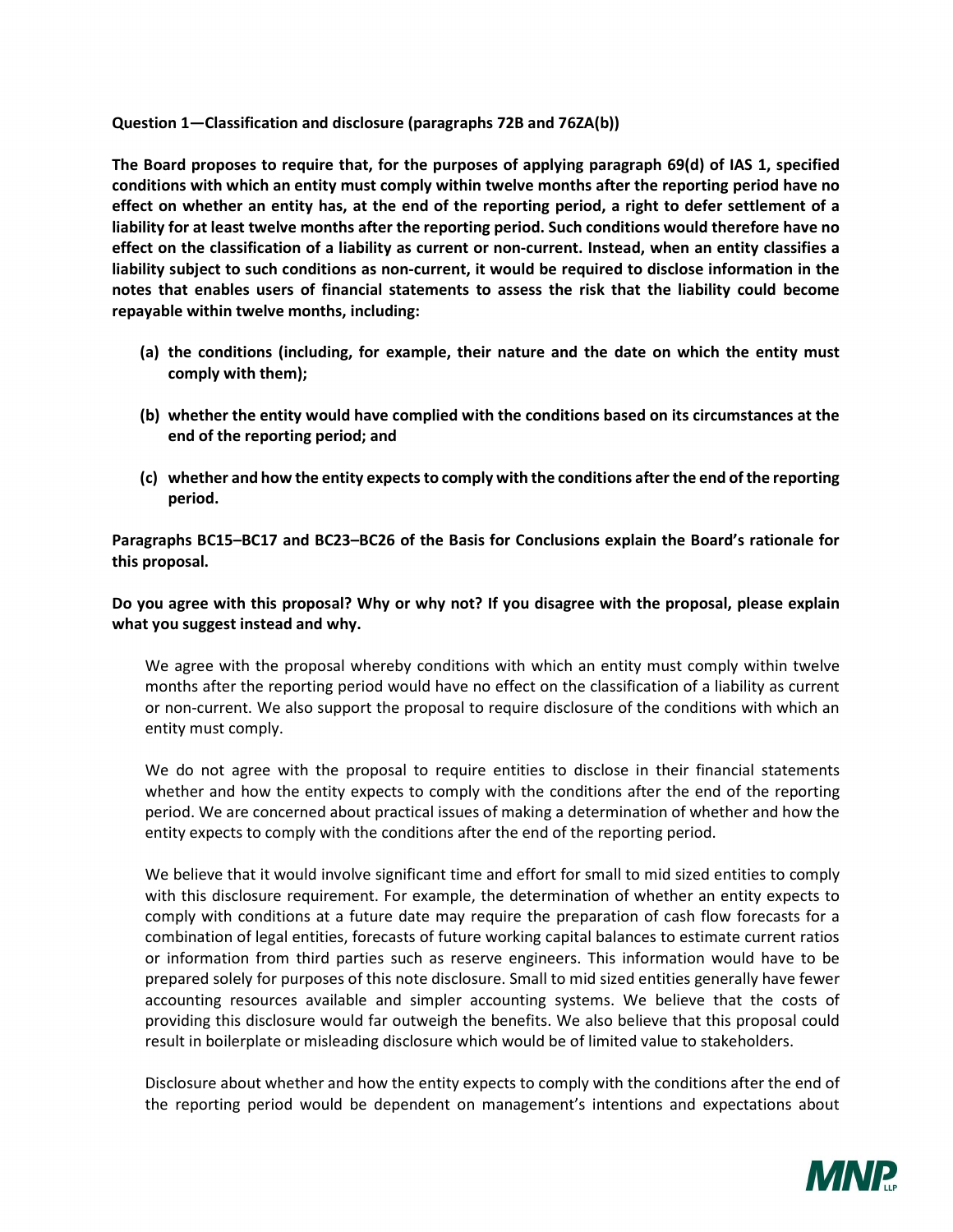future events. Borrowing arrangements for development stage entities in emerging industries often include conditions which become increasingly stringent over time and are dependent on management's expectations of development milestones and industry growth rates, however, predicting timelines for development milestones and growth rates for emerging industries may involve significant judgment and material uncertainty.

We are also concerned about difficulties with obtaining sufficient appropriate audit evidence over the accuracy of this forward-looking information, including management's ability to meet development milestone timelines, forecasted industry growth rates and market share and forecasts of future working capital balances. We expect that the costs of this proposed disclosure would far outweigh the benefits.

Other IFRS standards already require disclosure in an entity's financial statements of information to enable users of financial statements to evaluate the nature and extent of risks arising from financial instruments to which the entity was exposed at the end of the reporting period, including contractual maturities and a description of how an entity manages liquidity risk (IFRS 7.39). Additionally, financial statements must disclose material uncertainties related to events or conditions that may cast significant doubt upon the entity's ability to continue as a going concern, or judgments made in concluding that there are no material uncertainties (IAS 1.25 and 122). We suggest that the IASB consider whether stakeholder concerns could be more effectively addressed through amendments to the risk disclosure requirements in other IFRS standards. For example, the Board could consider amending the IFRS 7 disclosure requirements to specifically address the risks and uncertainties of potential non-compliance with financial instrument conditions.

For reporting issuers in Canada and SEC registrants in the United States, we believe that the most appropriate place to include commentary about whether and how the entity expects to comply with the conditions after the end of the reporting period is in the management commentary. The management commentary is intended to provide a balanced discussion, through the eyes of management, of an entity's financial condition including, liquidity and capital resource considerations.

For private entities, the financial statement users are often lenders or other stakeholders who have access to information to make their own assessment of whether and how the entity expects to comply with applicable future conditions.

We also have concerns about the proposal to require disclosure of whether an entity would have complied with future conditions based on its circumstances at the end of the reporting period. This information would be of limited value for entities in emerging industries or where the business is seasonal. Conditions often vary between reporting dates to reflect seasonality.

### Question 2—Presentation (paragraph 76ZA(a))

The Board proposes to require an entity to present separately, in its statement of financial position, liabilities classified as non-current for which the entity's right to defer settlement for at least twelve months after the reporting period is subject to compliance with specified conditions within twelve months after the reporting period.

Paragraphs BC21–BC22 of the Basis for Conclusions explain the Board's rationale for this proposal.

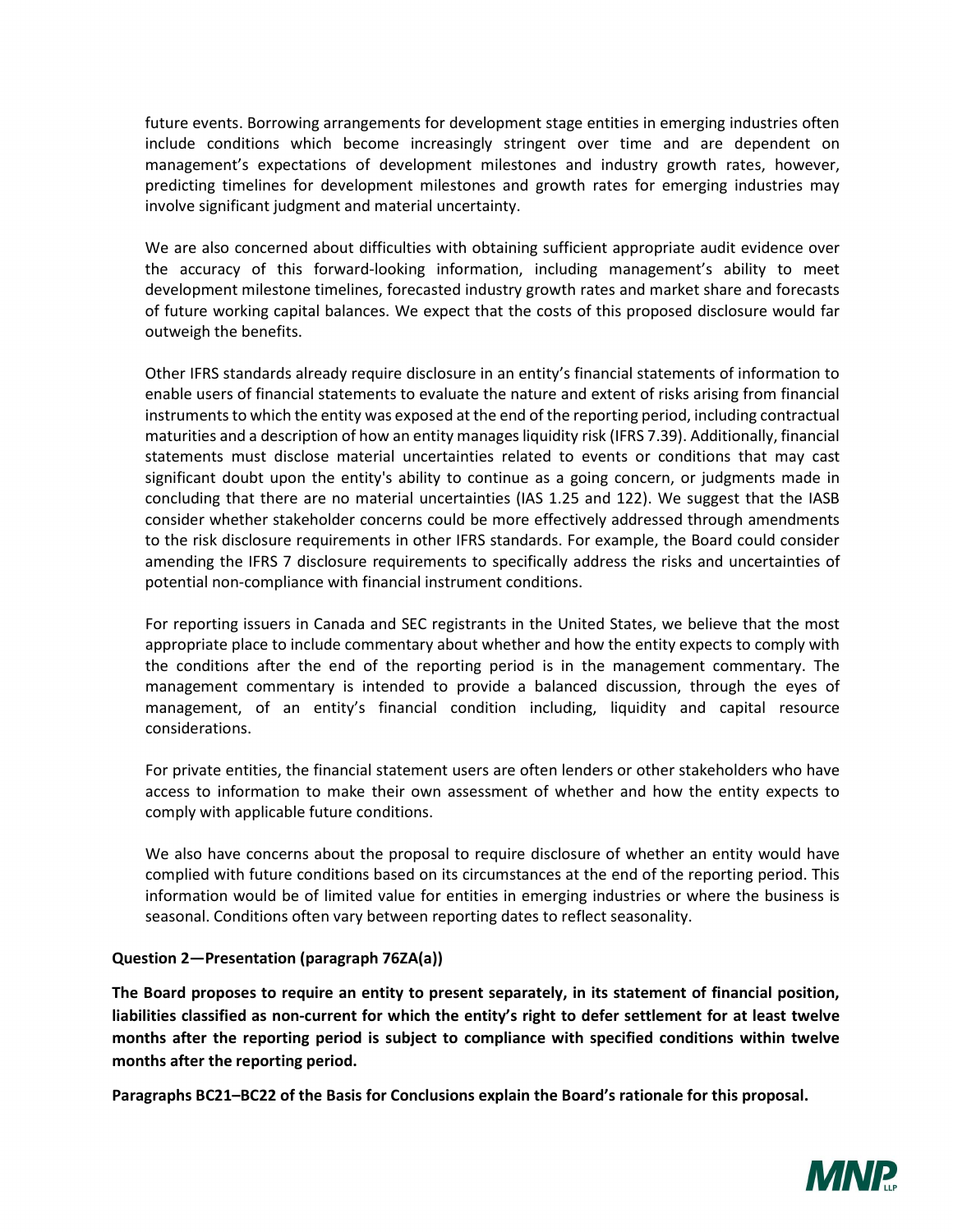Do you agree with this proposal? Why or why not? If you disagree with the proposal, do you agree with either alternative considered by the Board (see paragraph BC22)? Please explain what you suggest instead and why.

We do not agree with the proposal to require an entity to present separately, in the statement of financial position, liabilities classified as non-current for which the entity's right to defer settlement for at least twelve months after the reporting period is subject to compliance with specified conditions within twelve months after the reporting period. For entities where there is no material risk of non-compliance with conditions, presenting these liabilities separately could be misinterpreted as suggesting that the liquidity risk is greater than for other entities where the liabilities are not subject to specified conditions within twelve months after the reporting period.

# Question 3— Other aspects of the proposals The Board proposes to:

- (a) clarify circumstances in which an entity does not have a right to defer settlement of a liability for at least twelve months after the reporting period for the purposes of applying paragraph 69(d) of IAS 1 (paragraph 72C);
- (b) require an entity to apply the amendments retrospectively in accordance with IAS 8 Accounting Policies, Changes in Accounting Estimates and Errors, with earlier application permitted (paragraph 139V); and
- (c) defer the effective date of the amendments to IAS 1, Classification of Liabilities as Current or Non-current, to annual reporting periods beginning on or after a date to be decided after exposure, but no earlier than 1 January 2024 (paragraph 139U).

Paragraphs BC18–BC20 and BC30–BC32 of the Basis for Conclusions explain the Board's rationale for these proposals.

# Do you agree with these proposals? Why or why not? If you disagree with any of the proposals, please explain what you suggest instead and why.

We support the clarification in paragraph 72C(b) that an entity does not have the right to defer settlement of a liability for at least twelve months when the liability could become repayable within twelve months if an uncertain future event or outcome occurs that is unaffected by the entity's future actions. We acknowledge the example provided in the basis for conclusions of a condition where the entity can affect the occurrence of future events or outcomes, however, we believe there could be diversity in practice about whether some conditions, such as change of control provisions, would be assessed to be conditions where the entity can affect the occurrence. Additionally, further guidance would be helpful to clarify the types of loan provisions that should be treated as 'specified conditions' to assist with consistent treatment.

We would be pleased to offer our assistance to the IASB in further exploring issues raised in our response and in helping to find alternative solutions which meet the needs of the financial statement users.

MNP LLP is one of Canada's largest chartered professional accountancy and business advisory firms. Our clients include small to mid-size owner-managed businesses in agriculture, agribusiness, retail and